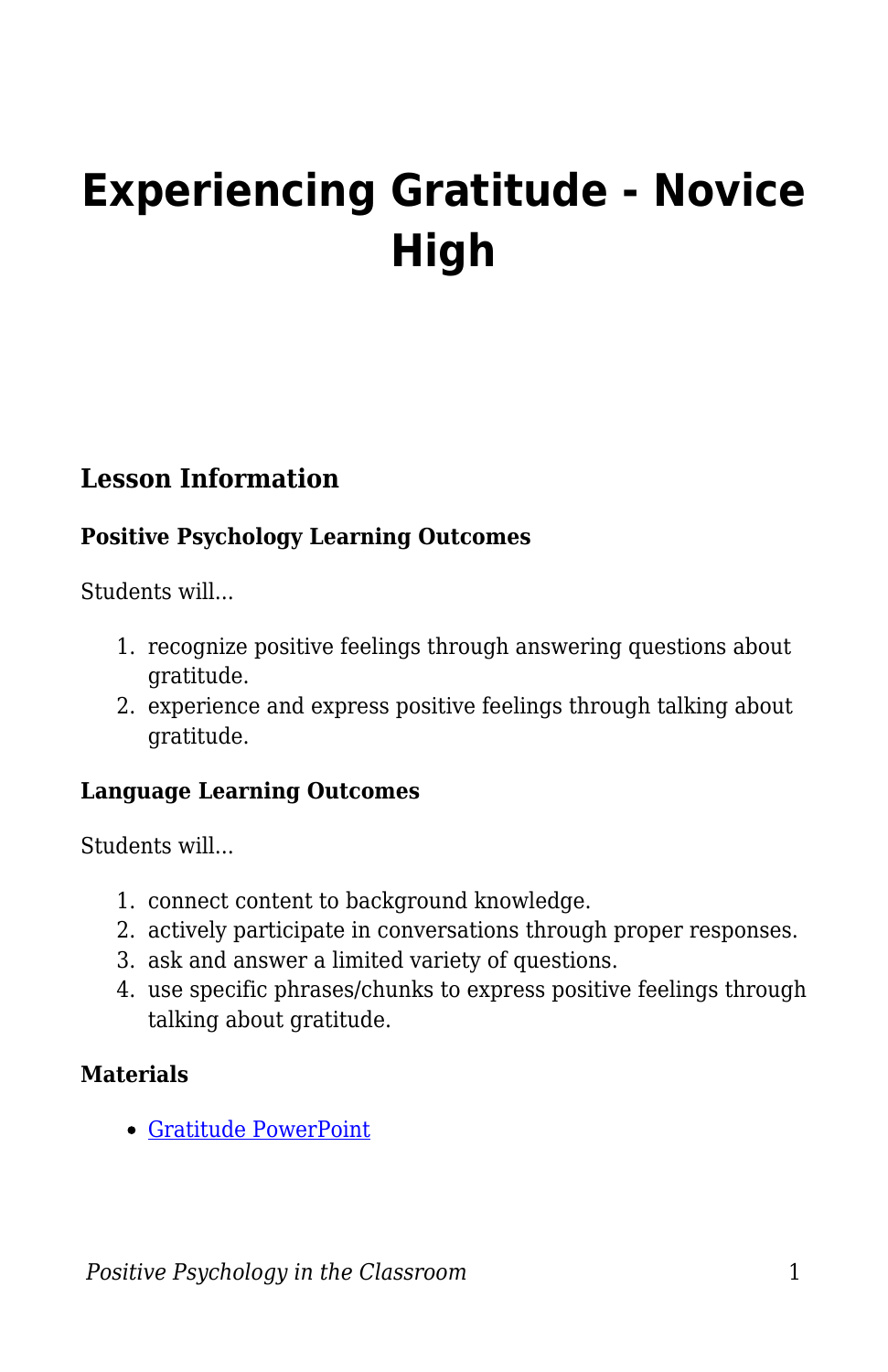## **Overview**

Explain to students that you will talk about being grateful and about ways to express gratitude.

## **Activate Background Knowledge**

Give the students a minute or so to discuss the following questions:

- What makes you happy? Why?
- What does gratitude mean? (Teacher models answer first)
- When do you experience gratitude? (Teacher models answer first)

# **Activity 1: Vocabulary/Speaking**

Present lexical family: gratitude (n.)/thankfulness, grateful (adj.)/thankful, to be grateful (v.)/thankful, gratefully (adv.)/thankfully

- Definitions and examples:
	- *Gratitude/thankfulness* = the feeling of being happy because of something
		- Ex: I feel gratitude because of/for my family.
	- *(To be) Grateful/Thankful* = happy because of something
		- Ex: I am grateful/thankful for my family.
	- $\circ$  Gratefully/Thankfully = in a grateful manner
		- Ex: Thankfully, my family is healthy.
- Discuss: What are we grateful for? Make a list on the board together as a class:
	- $\circ$  family, friends, jobs, home, food, clothes, etc.
- Discuss: What are you grateful for? Why?
	- $\circ$  I am grateful for my mom because she is kind and loving.
	- $\circ$  I am grateful for my mom because she cooks for me.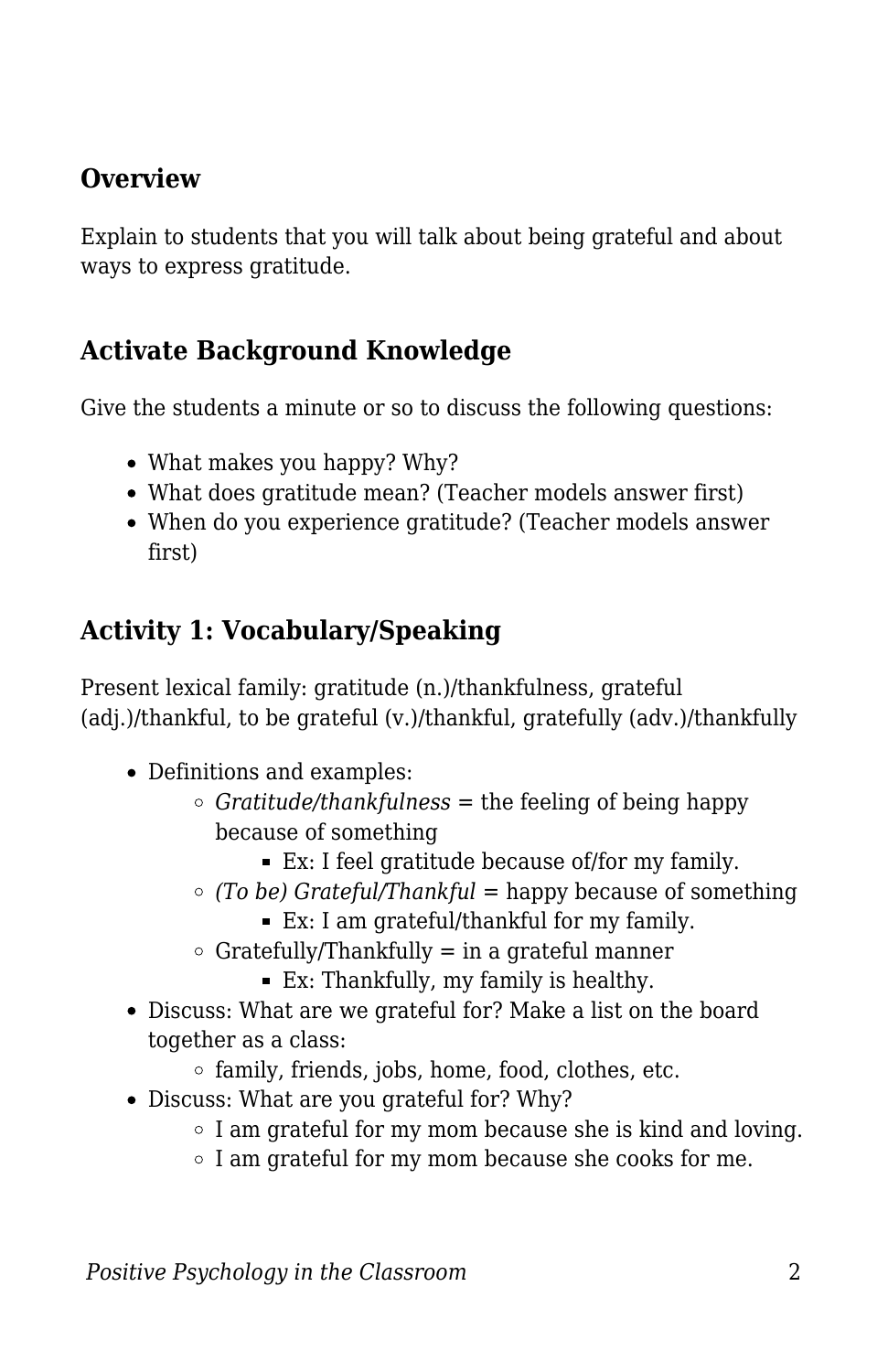# **Activity 2: Speaking**

Fill in the blanks while talking to a partner:

- What are you grateful for?
- I feel gratitude because of /for \_\_\_\_\_\_\_\_\_\_\_\_\_.
- $\bullet$  I am grateful for \_\_\_\_\_\_\_\_\_\_\_\_\_\_\_.
- I am grateful for because the basic section of  $\overline{a}$

# **Activity 3: Speaking**

Walk around the classroom and ask three different students what they are grateful for. Write their name and answer on a piece of paper. Teacher asks students about what their partners are grateful for.

- Ex: Andres, what is Jenny grateful for?
- She is grateful for her family.

# **Activity 4: Speaking**

Share with a partner three words you learned today.

# **Homework**

Record yourself expressing gratitude for at least three things in your life.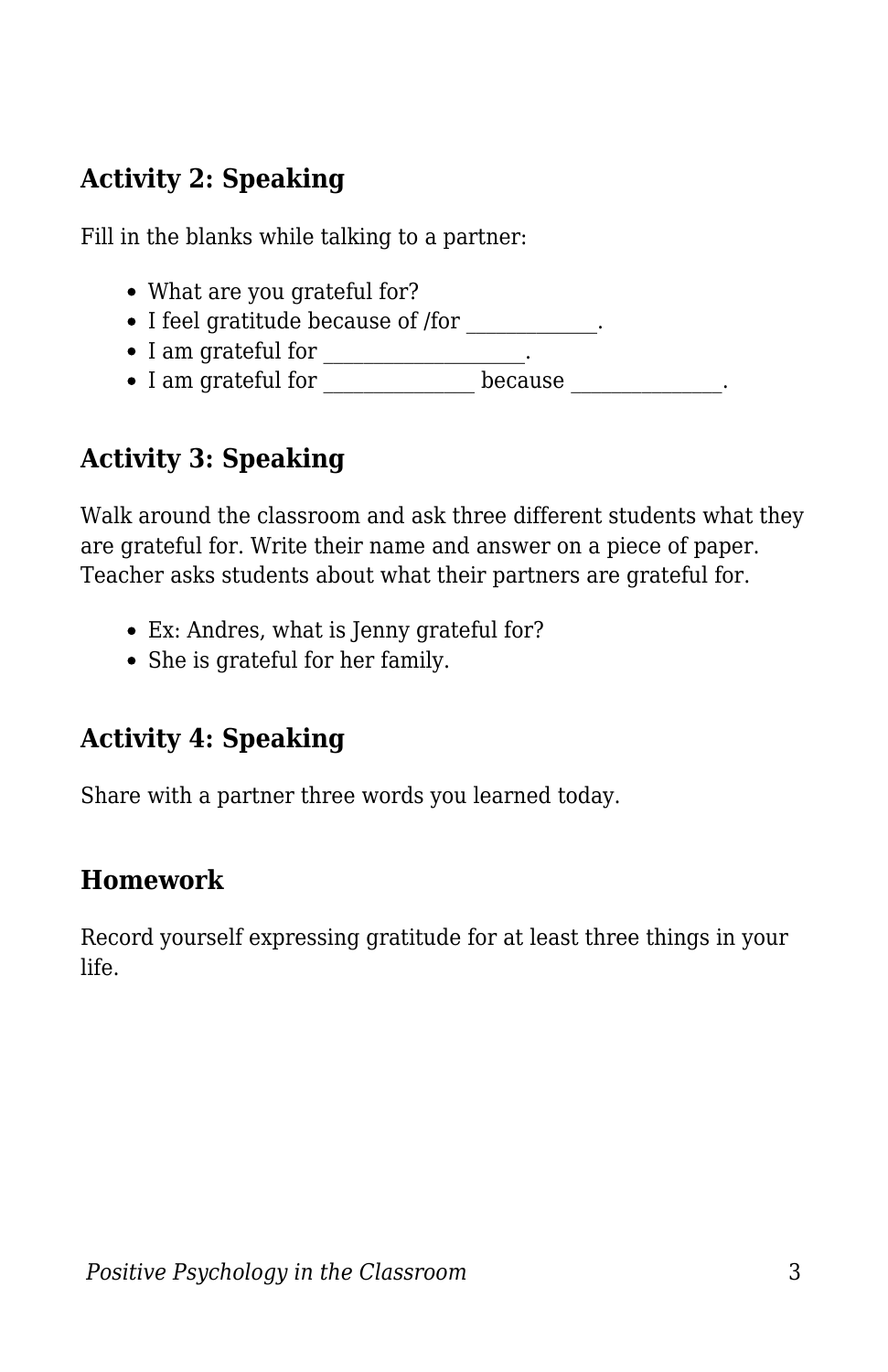## **Follow-up**

### **Tuesday:**

Write a thank-you note to the annonymous donor that gave each student \$200. Teacher explains what a thank-you note looks like and gives some time to the students to write their notes. Please bring those to the office before Wednesday at 3pm. They will be bound in a book, so doing this on normal paper would work great.

#### **Wednesday:**

1-2 min: Express gratitude for something/someone in your life using the expression *I feel gratitude because of/for....* Share with a partner.

#### **Thursday:**

1-2 min: Express gratitude for something/someone in your life using the expression *I am grateful/thankful for...* Share with a partner.